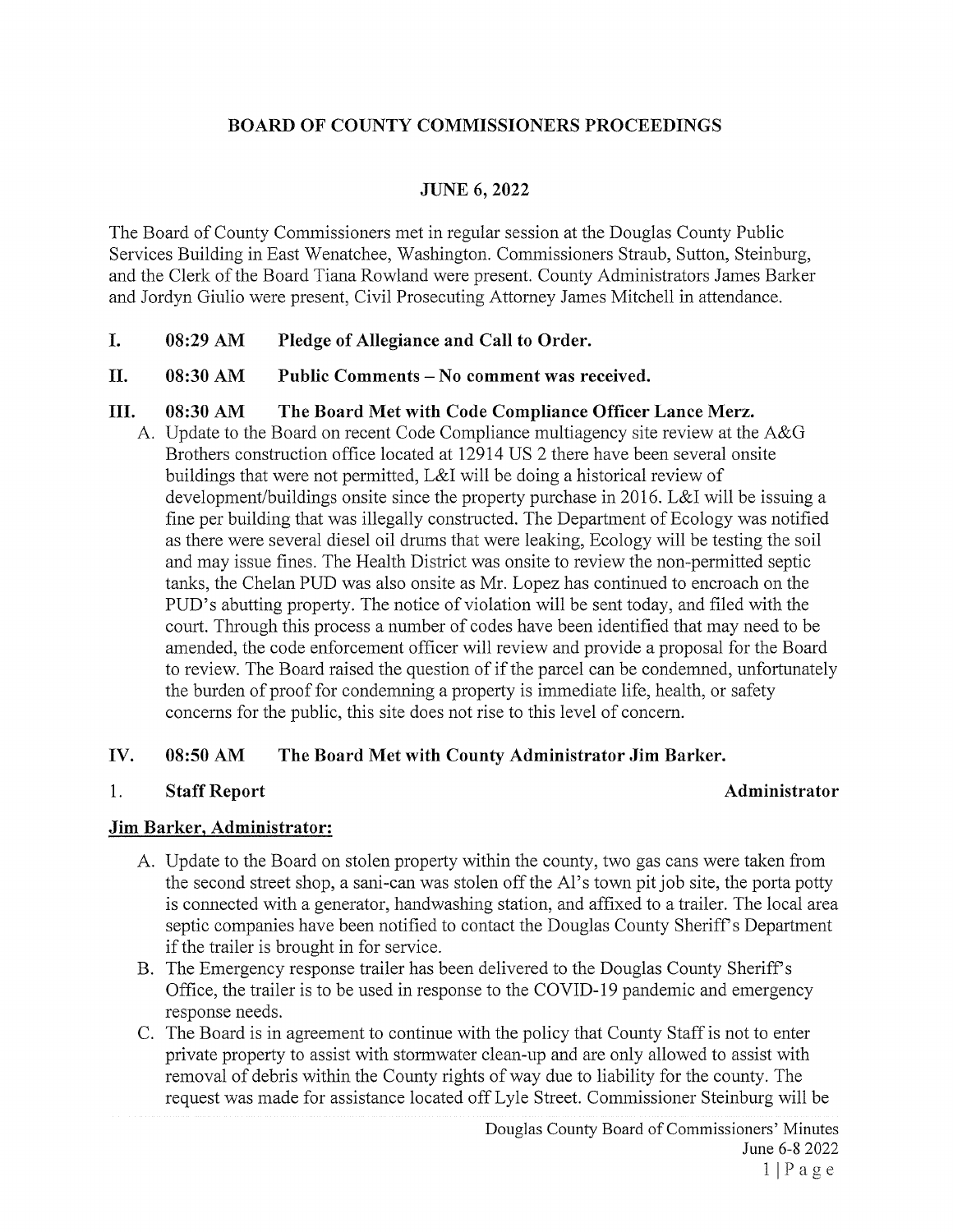# JUNE 6, 2022 CONTINUED

following up with Selland Construction for assistance with cleanup mitigation as the run off was partially due to the construction site up the slope. Commissioner Steinburg provided an update Selland Construction has been out to assist in cleaning the washout area.

D. Review and approval of the Administrator's Decisions and Directives from 5.30.2022.

# V. 09:01 AM The Board Held a Work Session on the Following Items.

# Karen Goodwin, Chief Accountant:

A. Discussion held regarding the Rivercom Interlocal Agreement, the agreement needs to be amended due to their financial system access. The licensing cost and payroll module as well as multifactor authentication. The Startup cost would be \$52,500 for the first year and \$32,000 for yearly fees following. Request for stepped inflation factor related to CPI is recommended. The Board is in agreement to these amendments an agreement will be drafted and presented to the Board of approval in the coming weeks.

B. The Board reviewed the project list for the NCW Fair and discussion held on the funding sources for the projects. The paving of the midway will be occurring, however the date for the project has not been set yet. The Building fronts will be done this week. The Interior remodel of the exhibits is currently underway. The painting of the concessions is occurring in July. The Lion's Den has been delayed due to other work being performed in the Lion's Den. The concession paint and structural repairs were not budgeted for in 2022 and the funding sources need to be identified. The Board is in agreement to utilize the REET fund for the structural repairs, and the concession paint to sure the building maintenance repair fund. The Board is also in agreement the budget needs to be delineated in detail for the NCW Fair for next year's budget preparation.

# VI. 09:40 AM The Board Met with Chelan Douglas Developmental Disability Director Tamara Burns.

A. Ms. Burns was unable to present due to illness.

# VII. 9:42 AM The Board Held an Administrative Session.

A. Discussion held on the operational services provided by the Chelan Douglas Health District following COVID-19.

B. General discussion held on the Fire District consolidation.

C. The City of Bridgeport was provided the current expense grader for rental to assist with the washout from the recent rain storm that occurred this weekend.

D. Update to the Board on the Scrivener's error for the Board of Equalization Value report the year reads 2019 for 2020 values however it should read 2020 for 2021.

D. Overview of the appointments and meetings scheduled for the next few weeks.

# VIII. 10:05 AM The Board Met with County Engineer Aaron Simmons.

A. Update to the Board on the signage on McNeil Canyon Road. The directive was provided to the sign shop manager to develop the signage for implementation within the next month. The current signage, and proposed signage plan is above and beyond the MCT manual requirements.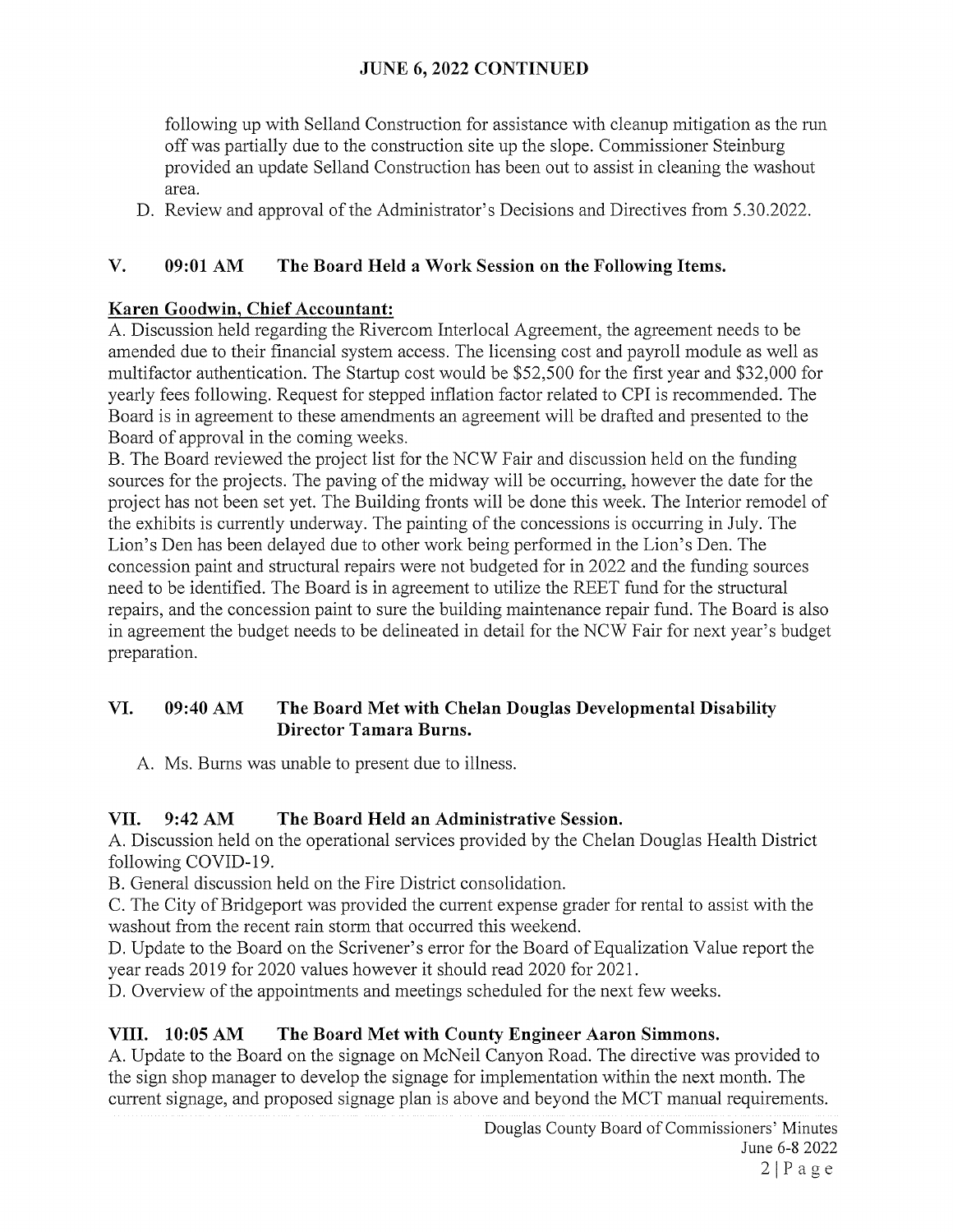# JUNE 6, 2022 CONTINUED

B. Brown's Canyon was closed due to the storm, the road was closed on Friday due to washout. Further discussion on stormwater management retention ponds.

C. Discussion on the Franchise Agreement with the Port District, the agreement's language is standard language for all agreements. The issue of concern for aerial mitigation is resolved through right of way permit application and review the Engineering Development. The Board would like to stay consistent language within the Franchise Agreement and will adopt the agreement tomorrow.

With no further business, the Board Chairman called to recess the meeting at 11:00 AM, and will resume again on Tuesday, June 7, 2022 at the Douglas County Courthouse, Waterville, Washington.

# JUNE 7, 2022

The Board of County Commissioners met in regular session at the Douglas County Commissioners Chamber Waterville, Washington. Commissioners Straub, Sutton and Steinburg, the Clerk of the Board Tiana Rowland were present. County Administrators James Barker, and Jordyn Giulio, as well as Civil Prosecuting Attorney James Mitchell in attendance.

I. 08:30 AM Pledge of Allegiance and Call to Order.

II. 08:31 AM Public Comments – No comment was received.

- III. 08:32 AM The Board Met with Administrator Jim Barker.
- 1. Staff Report Administrator

## Jim Barker, Administrator:

A. Discussion held on IRS mistakes that were made impacting four of the special purpose districts. The IRS applied  $4<sup>th</sup>$  quarter payment to the  $3<sup>rd</sup>$  quarter rather than the correct  $4<sup>th</sup>$  quarter; a reimbursement was provide to the county despite the request for application to the correct quarterly payment. Deputy Prosecuting Attorney James Mitchell will be spearheading the communication with the IRS and will seek assistance from the Auditor's Office in an effort to ensure the County receives no penalties for mistakes made by the IRS.

B. The Building Inspection team has requested to go to working 4 ten hour shifts with staggered shifts for coverage on a trial basis and mirror the maintenance crew seasonal schedule for the winter months.

C. Update regarding the Health District IT support transitioning to cloud based support and updates to computer operation onsite. Commissioner Straub provided perspective the Health District will be moving forward with integrating smartgov, however the vendor will be taking additional time than expected to develop the platform necessary to communicate with both Chelan and Douglas county's development

D. Update provided on the second ARPA funding remission.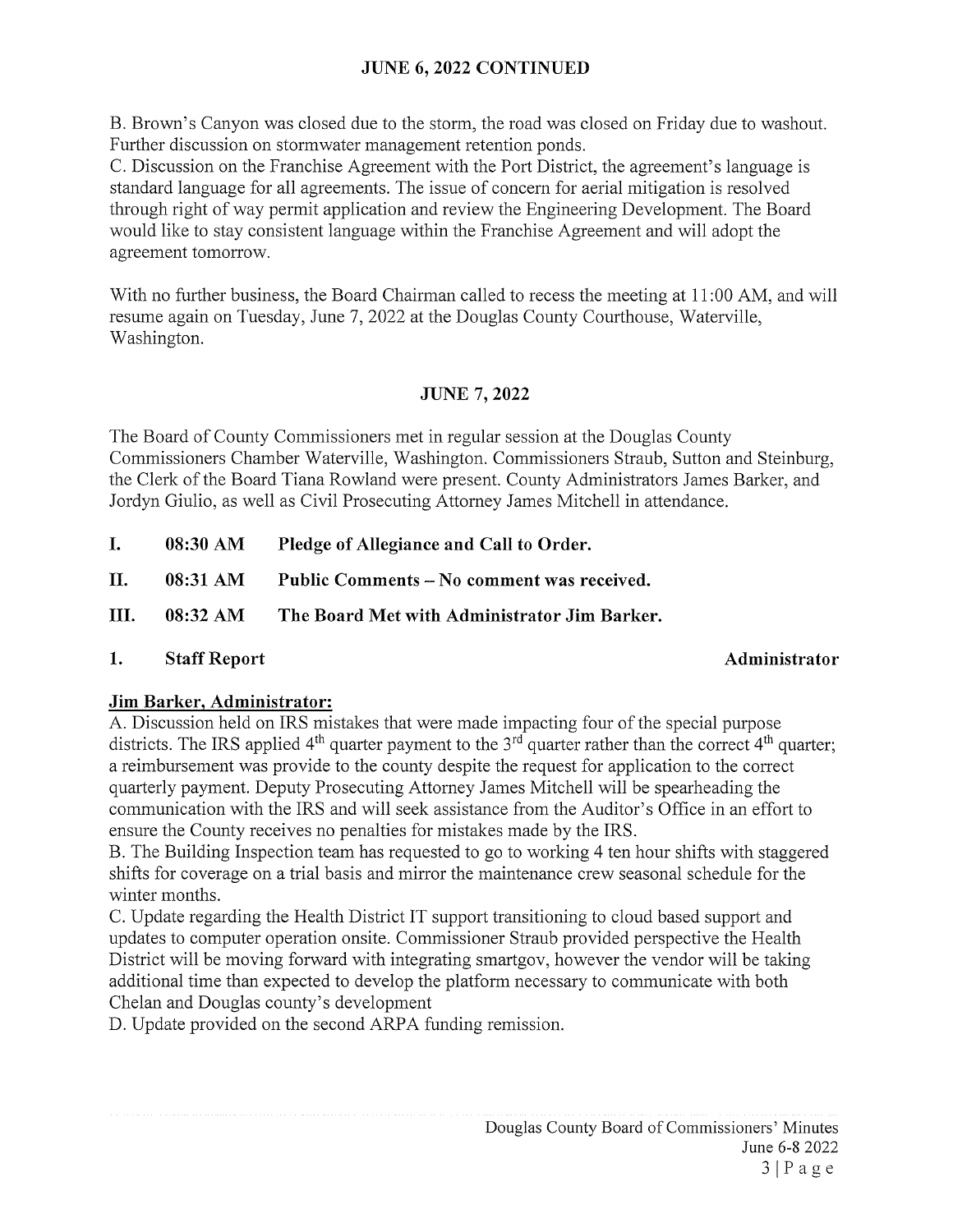# JUNE 7, 2022 CONTINUED

### 2. Personnel and a settlement of the settlement of the Administrator control and a settlement of the Administrator

#### Jim Barker, Administrator:

A. Approved request for hire: Charles Rogalinksi, Deputy Public Defender; Temporary Fair Employees; Deputy Clerk, Clerk's Office.

B. Approved Payroll change notice: Charity Duffy, Senior Planner.

C. Request and approval for salary range outside of set 4 request for step <sup>8</sup> for the Office of Public Defense attorney currently residing in Kentucky. The Board is in agreement due to the level of experience the attorney has with extensive Superior Court trial time. Discussion held on the amount of funds for moving expenses for Mr. Rogalinksi.

### Motion:

Commissioner Sutton moved to approve the moving expenses in the amount of \$4,000 for the hiring of Mr. Rogalinksi for the Office of Public Defense position; Commissioner Steinburg seconded the motion and Commissioner Straub concurred.

# 1) Final Close Out Documents MJ Neal Law and Justice Roof Repair Motion:

Commission Steinburg moved to approve the final close out for the law and justice roof repair retainage in the amount of \$8,865.88, Commissioner Sutton seconded the motion and Commissioner Straub concurred. It was further agreed the roof repair warranty was sufficient as presented and did not have to go back to the original date of completion.

# IV. 09:00 AM Public Hearing TLS 22-24A

Following is a summary of the public hearing; and action taken by the Board of Commissioners. The summary is not intended to be a verbatim transcript. A recording of the hearing is available by contacting the Clerk of the Board.

## Present

# Lori Barnett City of East Wenatchee Development Director Staff Present: Perry Huston, James Mitchell, Jordyn Giulio, Jim Barker

## Staff Report, Interim Director Perry Huston:

Overview of Ordinance TLS 22-06-24B to amend Douglas County Code 14.98.277, 18.16.355 for Alternative Energy.

## Public Comment:

No comment was provided.

## Motion:

Commissioner Sutton moved to approve Ordinance TLS 22-06-24B amendments of Douglas County Code 18. 16.355 for Alternative Energy. Commissioner Steinburg seconded and Commissioner Straub concurred.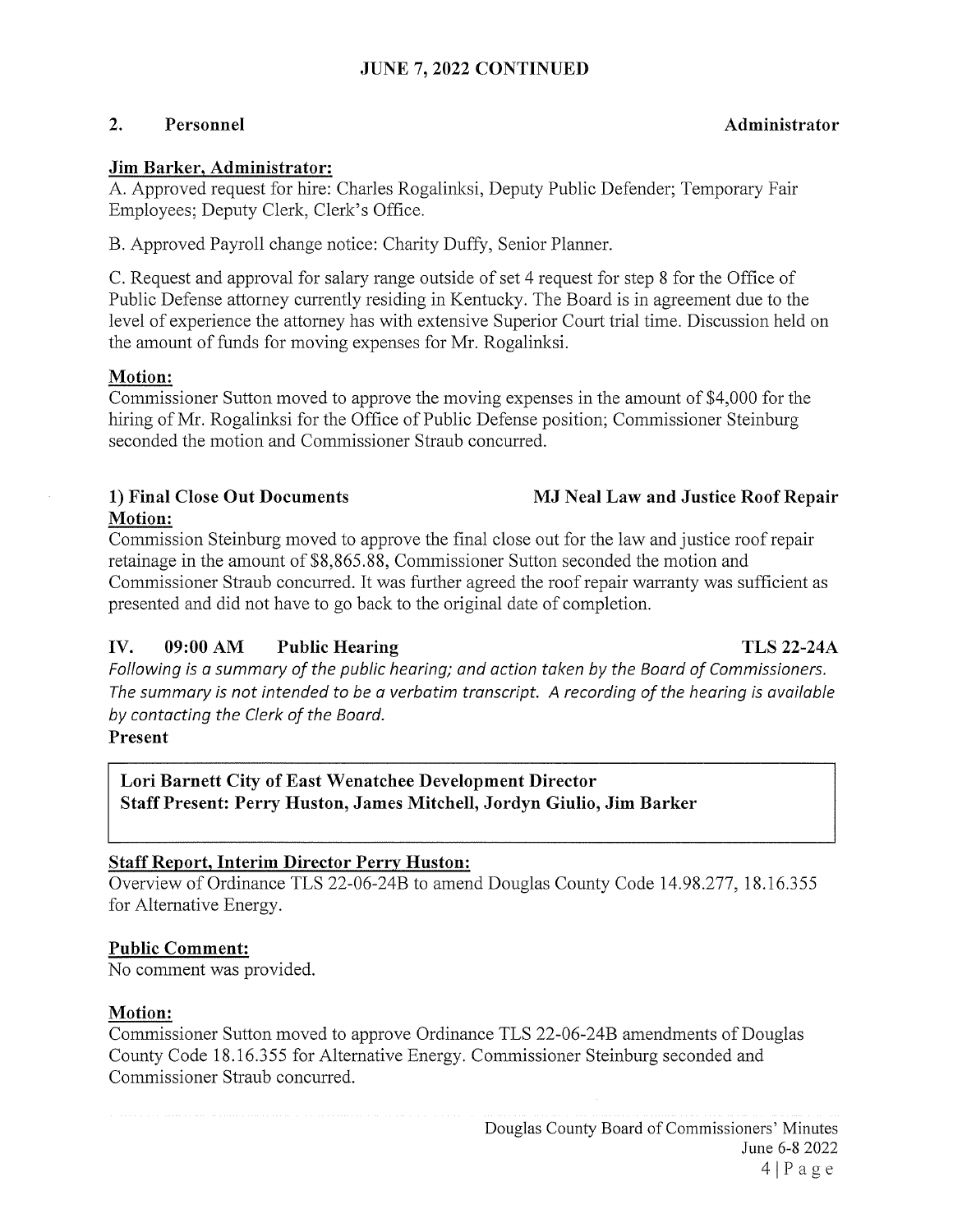# V. 09:15 AM Public Hearing TLS 22-25A

Following is a summary of the public hearing; and action taken by the Board of Commissioners. The summary is not intended to be a verbatim transcript. A recording of the hearing is available by contacting the Clerk of the Board.

Present

## Lori Barnett City of East Wenatchee Development Director Staff Present: Perry Huston, James Mitchell, Jordyn Giulio, Jim Barker

# Staff Report, Interim Director Perry Huston:

Overview of Ordinance TLS 22-07-25B to amend Douglas County Code 18.16.080 for Yards and Setbacks.

### Public Comment:

No comment was given.

## Motion:

Commissioner Sutton moved to approve Resolution TLS 22-25A for Garage Setbacks. Commissioner Steinburg seconded and Commissioner Straub concurred,

## VI. 09:24 AM The Board Met with Transportation Land Services.

## Mike Near, Development Review Engineer:

A. Resolution TLS 22-21B-Franchise Agreement Chelan Douglas Regional Port Authority held over from 5.3 1.22.

## Motion:

Commissioner Steinburg moved to approve Resolution TLS 22-2 lB the Franchise Agreement with the Chelan Douglas Regional Port Authority with no amendments

## Perry Huston, Interim Land Services Director:

A. Review with the Board the Boundary line adjustment application and surplus sale of <sup>a</sup> portion of Douglas County property for assessor parcel 22212240001 for .08 acre, <sup>a</sup> notice of hearing will be set next week.

B. Updates on future projects.

# VII. 10:00 AM Public Hearing CE 22-29A & TLS 22-27A

Following is a summary of the public hearing; and action taken by the Board of Commissioners. The summary is not intended to be a verbatim transcript. A recording of the hearing is available by contacting the Clerk of the Board.

Present

# No Public Present Staff Present: James Mitchell, Jordyn Giulio, Jim Barker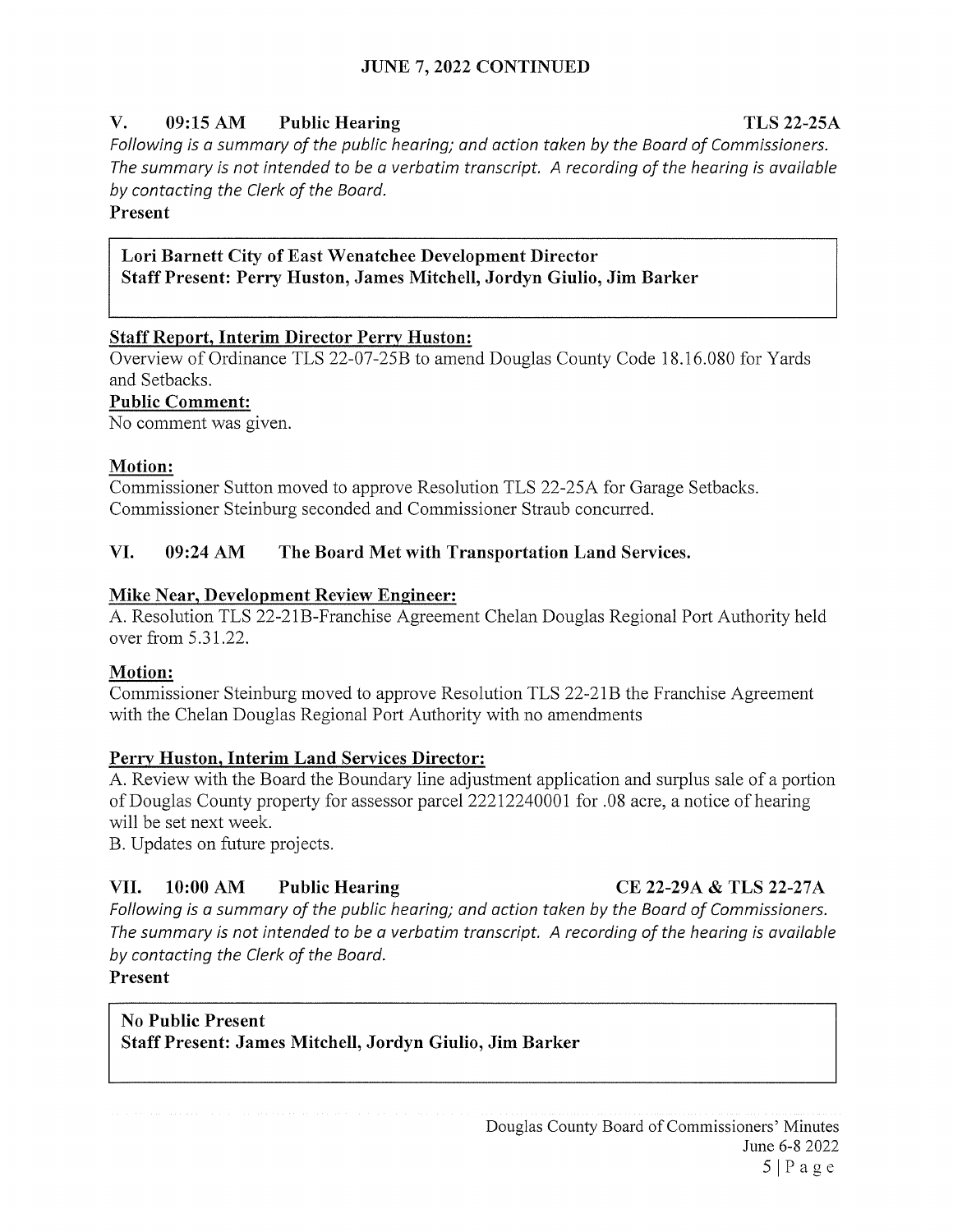## JUNE 7, 2022 CONTINUED

#### Staff Report, Clerk of the Board Tiana Rowland:

Overview of the proposed surplus property via Resolution CE 22-29B & TLS 22-27B the Final Order for Douglas County Surplus Inventory.

#### Public Comment:

No comment was given.

#### Motion:

Commissioner Steinburg moved to extend the public hearing until Tuesday, June 14, 2022 following confirmation on items presented by the Douglas County Sheriff's Office; Commissioner Sutton seconded and Commissioner Straub concurred.

10:22 AM Undersheriff Was able to join session and provided clarification the listed items are all within storage and the asset tags or serial number was unable to be located.

### Motion:

Following the update that was provided by the Sheriff's Office, Commissioner Sutton amended the motion to approve resolution CE 22-29B & TLS 22-27B; Commissioner Steinburg seconded the motion and Commissioner Straub concurred.

### VIII. 11:00 AM Consent Agenda:

Commissioner Sutton made a blanket motion to approve the consent agenda items as presented; Commissioner Steinburg seconded the motion and Commissioner Straub concurred.

A. The Board approved the Health District to use the Douglas County Public Services Building's Hearing Room, as well as Northern Fruit Company's use of the second street facility parking lot for overflow parking as needed.

| 1) Appointment: Gary McLeod Douglas County Civil Service |  |  |  | CE 22-30 |
|----------------------------------------------------------|--|--|--|----------|
|----------------------------------------------------------|--|--|--|----------|

#### 2) Chelan Douglas Developmental Disabilities Agreement

Able Opportunities, Inc.

## 3) Approved Fair Contracts:

| a. Salvador Godina                         | Facilities Use Agreement        |
|--------------------------------------------|---------------------------------|
| b. Jose Barragan                           | Facilities Use Agreement        |
| c. Ana Laura Martinez                      | Facilities Use Agreement        |
| d. Monica Perez                            | Facilities Use Agreement        |
| e. Juanita Vargas                          | Facilities Use Agreement        |
| f. Jose S. Sausedo                         | Facilities Use Agreement        |
| g. Edith Maxinez                           | Facilities Use Agreement        |
| h. Chapter Z P.E.O.                        | Professional Services Agreement |
| i. Taqueria El Tapatio, Angel Cruz         | Concession Agreement            |
| j. Starlight Enterprises, NW, Mark Iversen | Concession Agreement            |
| k. Foster Creek Conservation District      | Vendor Agreement                |
| 1. Bling $&$ Things, Dronda Fischer        | Vendor Agreement                |
| m. Rustic Rose Leatherworks, Diana Johnson | Vendor Agreement                |

Douglas County Board of Commissioners' Minutes June 6-8 2022  $6|Page$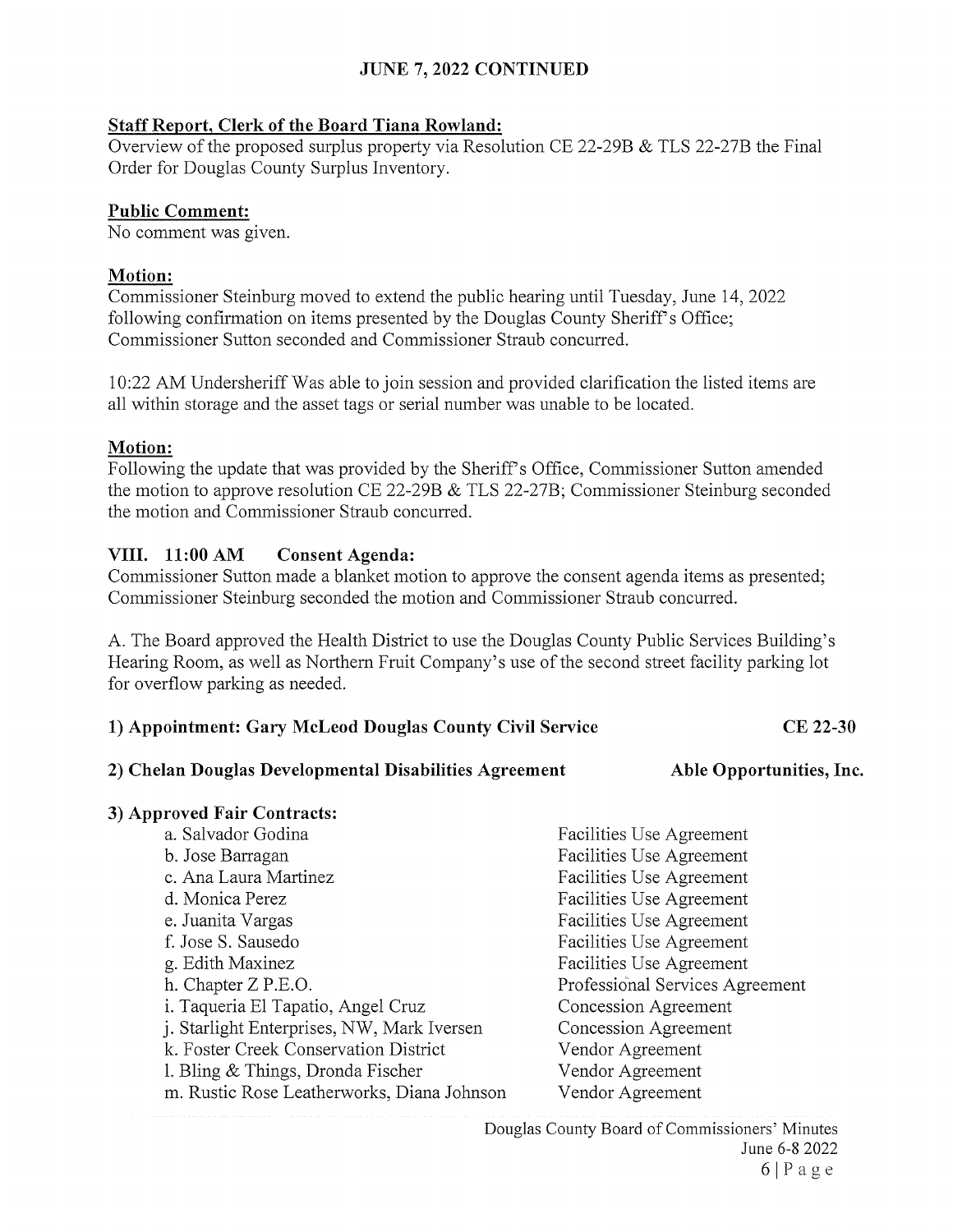## JUNE 7, 2022 CONTINUED

- n. Douglas County Pomona Grange Concession Agreement
- o. Waterville Lion's Club Concession Agreement

## 4) Interagency Reimbursement Amendment <sup>1</sup> WA State Admin Office of the Courts

3) Approved Vouchers

|     |          | <b>Check Numbers</b> | Total Amount |
|-----|----------|----------------------|--------------|
|     | Vouchers | 00357401-00357477    | \$363,975.36 |
| . . |          | 80007545             | \$2,000.00   |

| NET PAYROLL FOR:            | MAY - MAY 31 20221 T |                     |            |
|-----------------------------|----------------------|---------------------|------------|
| PAY DATE OF:                |                      |                     |            |
| <b>JUNE 3 2022</b>          | Voucher/Warrant      | <b>Total Amount</b> |            |
|                             | <b>Numbers</b>       |                     |            |
| <b>Check Reconciliation</b> | 63488-63494          |                     | 13,600.12  |
| <b>Direct Deposit</b>       | ACH                  |                     | 785,986.16 |
|                             |                      |                     | 799.586.28 |

ACH Check Numbers: 80007525-80007543 in the amount of \$457,524.02 AP Check Numbers: 00357340-00357400 in the amount of \$680,468.13

## \*Includes all applicable special purpose districts payroll processed by the Auditor's Office.

With no further business, the Board of County Commissioners recessed at 11:05 AM to meet again on Wednesday, June 8, 2022 at the Douglas County Courthouse, Waterville, Washington.